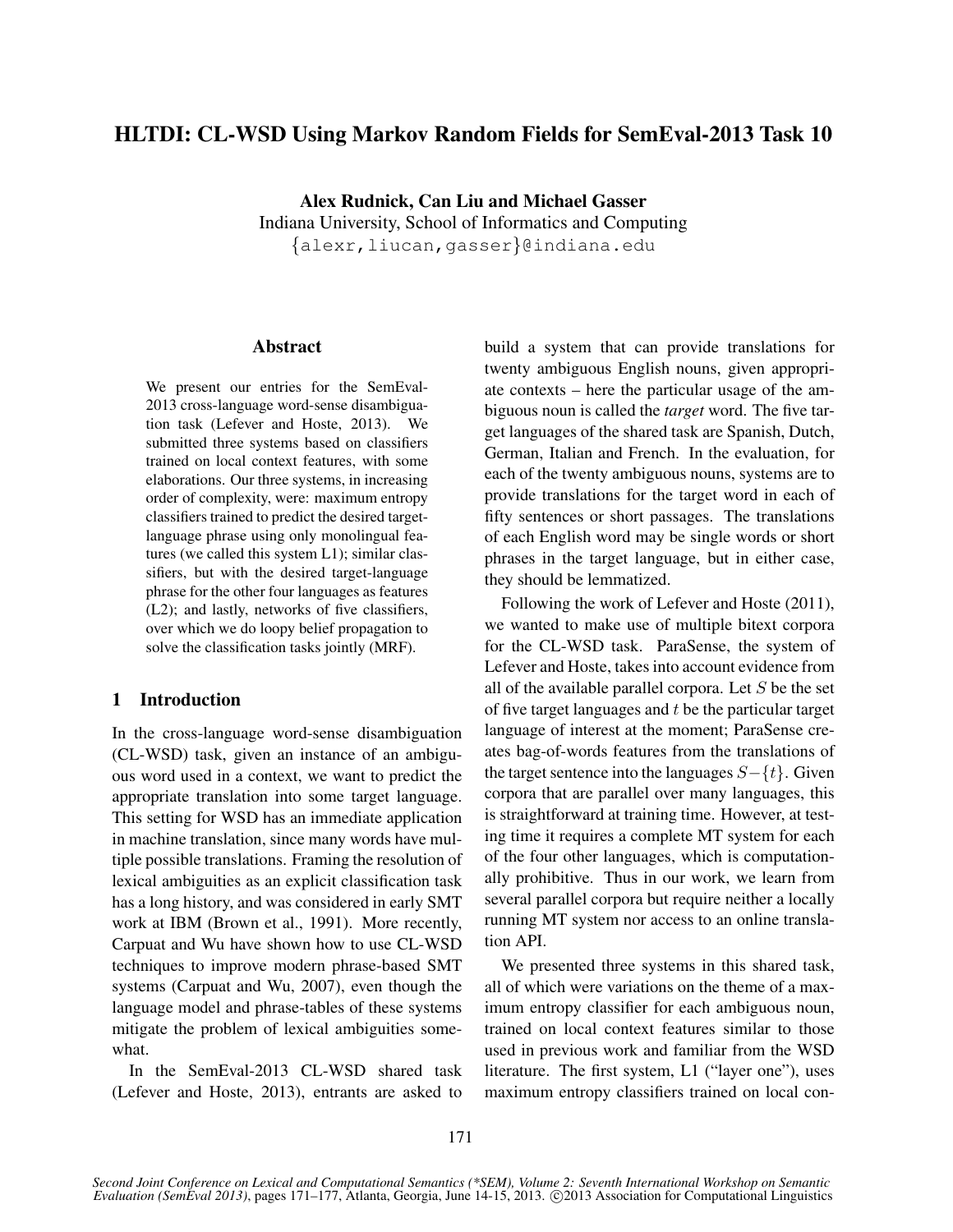text features. The second system, L2 ("layer two"), is the same as the L1 system, with the addition of the correct translations into the other target languages as features, which at testing time are predicted with L1 classifiers. The third system, MRF ("Markov random field") uses a network of interacting classifiers to solve the classification problem for all five target languages jointly. Our three systems are all trained from the same data, which we extracted from the Europarl Intersection corpus provided by the shared task organizers.

At the time of the evaluation, our simplest system had the top results in the shared task for the out-of-five evaluation for three languages (Spanish, German, and Italian). However, after the evaluation deadline, we fixed a simple bug in our MRF code, and the MRF system then achieved even better results for the *oof* evaluation. For the *best* evaluation, our two more sophisticated systems posted better results than the L1 version. All of our systems beat the "most-frequent sense" baseline in every case.

In the following sections, we will describe our three systems<sup>1</sup>, our training data extraction process, the results on the shared task, and conclusions and future work.

# 2 L1

The "layer one" classifier, L1, is a maximum entropy classifier that uses only monolingual features from English. Although this shared task is described as unsupervised, the L1 classifiers are trained with supervised learning on instances that we extract programmatically from the Europarl Intersection corpus; we describe the preprocessing and training data extraction in Section 5.

Having extracted the relevant training sentences from the aligned bitext for each of the five language pairs, we created training instances with local context features commonly used in WSD systems. These are described in Figure 1. Each instance is assigned the lemma of the translation that was extracted from the training sentence as its label.

We trained one L1 classifier for each target language and each word of interest, resulting in  $20*5 =$ 

| • target word features                     |
|--------------------------------------------|
| - literal word form                        |
| - POS tag                                  |
| $-$ lemma                                  |
| • window unigram features (within 3 words) |
| - word form                                |
| - POS tag                                  |
| - word with POS tag                        |
| - word lemma                               |
| • window bigram features (within 5 words)  |
|                                            |

- bigrams
- bigrams with POS tags

Figure 1: Features used in our classifiers

100 classifiers. Classifiers were trained with the MEGA Model optimization package  $^2$  and its corresponding NLTK interface (Bird et al., 2009). Upon training, we cache these classifiers with Python pickles, both to speed up L1 experiments and also because they are used as components of the other models.

We combined the word tokens with their tags in some features so that the classifier would not treat them independently, since maximum entropy classifiers learn a single weight for each feature. Particularly, the "POS tag" feature is distinct from the "word with tag" feature; for the tagged word "house/NN", the "POS tag" feature would be  $NN$ , and the "word with tag" feature is  $house\_NN$ .

## 3 L2

The "layer two" classifier, L2, is an extension to the L1 approach, with the addition of multilingual features. Particularly, L2 makes use of the translations of the target word into the four target languages other than the one we are currently trying to predict. At training time, since we have the translations of each of the English sentences into the other target languages, the appropriate features are extracted from the corresponding sentences in those languages. This is the same as the process by which labels are given to training instances, described in Section 5. At testing time, since translations of the

<sup>&</sup>lt;sup>1</sup>Source is available at

http://github.iu.edu/alexr/semeval2013

 $^{2}$ http://www.umiacs.umd.edu/~hal/megam/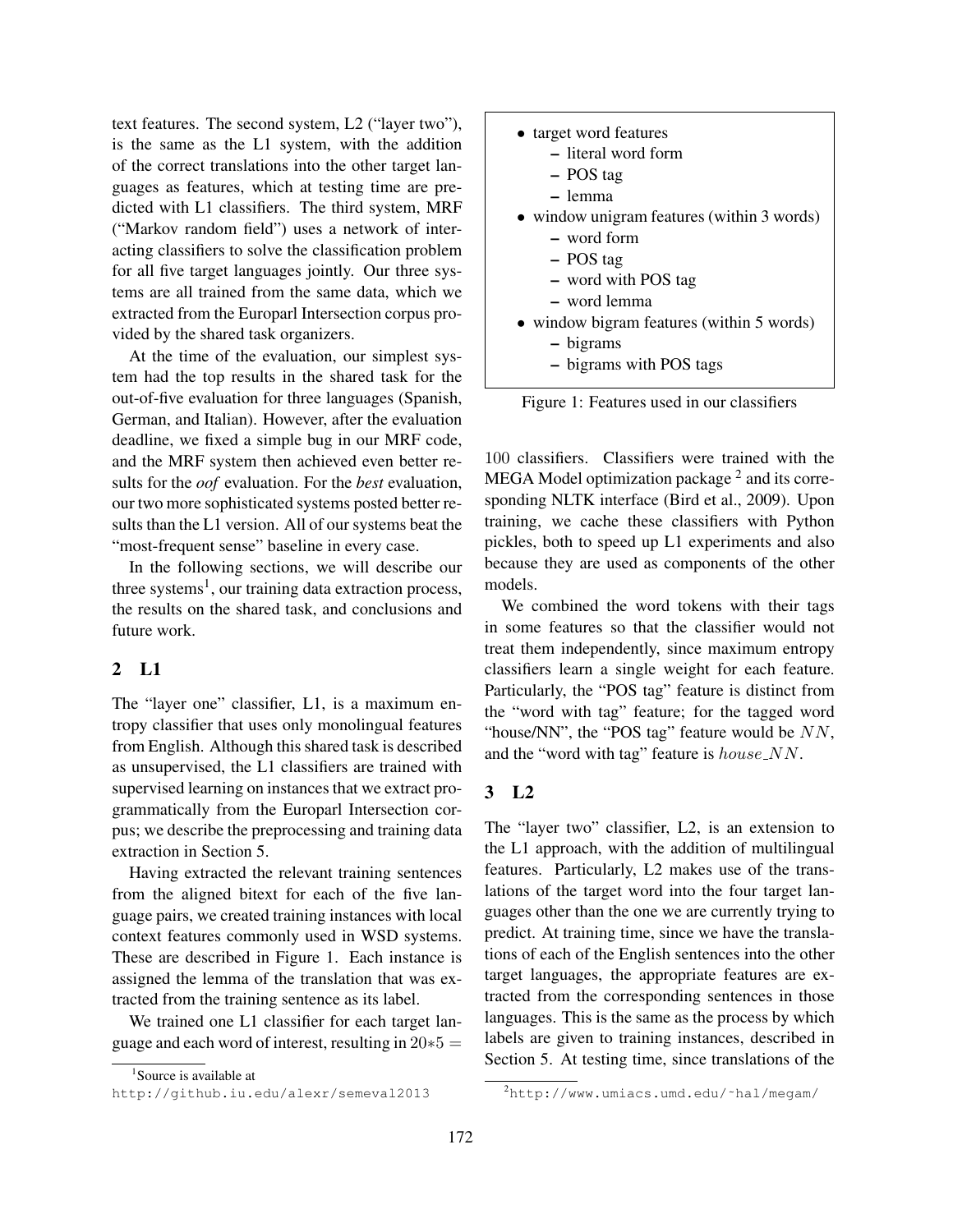

Figure 2: The network structure used in the MRF system: a complete graph with five nodes where each node represents a variable for the translation into a target language

test sentences are not given, we estimate the translations for the target word in the four other languages using the cached L1 classifiers.

Lefever and Hoste (2011) used the Google Translate API to translate the source English sentences into the four other languages, and extracted bag-ofwords features from these complete sentences. The L2 classifiers make use of a similar intuition, but they do not rely on a complete MT system or an available online MT API; we only include the translations of the specific target word as features.

#### 4 MRF

Our MRF model builds a Markov network (often called a "Markov random field") of L1 classifiers in an effort to find the best translation into all five target languages jointly. This network has nodes that correspond to the distributions produced by the L1 classifiers, given an input sentence, and edges with pairwise potentials that are derived from the joint probabilities of target-language labels occurring together in the training data. Thus the task of finding the optimal translations into five languages jointly is framed as a MAP (Maximum A Posteriori) inference problem, where we try to maximize the joint probability  $P(w_{fr}, w_{es}, w_{it}, w_{de}, w_{nl})$ , given the evidence of the features extracted from the source-language sentence. The inference process is performed using loopy belief propagation (Murphy et al., 1999), which is an approximate but tractable inference algorithm that, while it gives no guarantees, often produces good solutions in practice.

The intuition behind using a Markov network for this task is that, since we must make five decisions for each source-language sentence, we should make use of the correlations between the target-language words. Correlations might occur in practice due to cognates – the languages in the shared task are fairly closely related – or they may simply reflect ambiguities in the source language that are resolved in two target languages.

So by building a Markov network in which all of the classifiers can communicate (see Figure 2), we allow nodes to influence the translation decisions of their neighbors, but only proportionally to the correlation between the translations that we observe in the two languages.

We frame the MAP inference task as a minimization problem; we want to find an assignment that minimizes the sum of all of our penalty functions, which we will describe next. First, we have a unary function from each of the five L1 classifiers, which correspond to nodes in the network. These functions each assign a penalty to each possible label for the target word in the corresponding language; that penalty is simply the negative log of the probability of the label, as estimated by the classifier.

Formally, a unary potential  $\phi_i$ , for some fixed set of features  $f$  and a particular language  $i$ , is a function from a label  $l$  to some positive penalty value.

$$
\phi_i(l) = -logP(L_i = l|F = f)
$$

Secondly, for each unordered pair of classifiers  $(i, j)$  (*i.e.*, each edge in the graph) there is a pairwise potential function  $\phi_{(i,j)}$  that assigns a penalty to any assignment of that pair of variables.

$$
\phi_{(i,j)}(l_i, l_j) = -logP(L_i = l_i, L_j = l_j)
$$

Here by  $P(L_i = l_i, L_j = l_j)$ , we mean the probability that, for a fixed ambiguous input word, language i takes the label  $l_i$  and language j takes the label  $l_i$ . These joint probabilities are estimated from the training data; we count the number of times each pair of labels  $l_i$  and  $l_j$  co-occurs in the train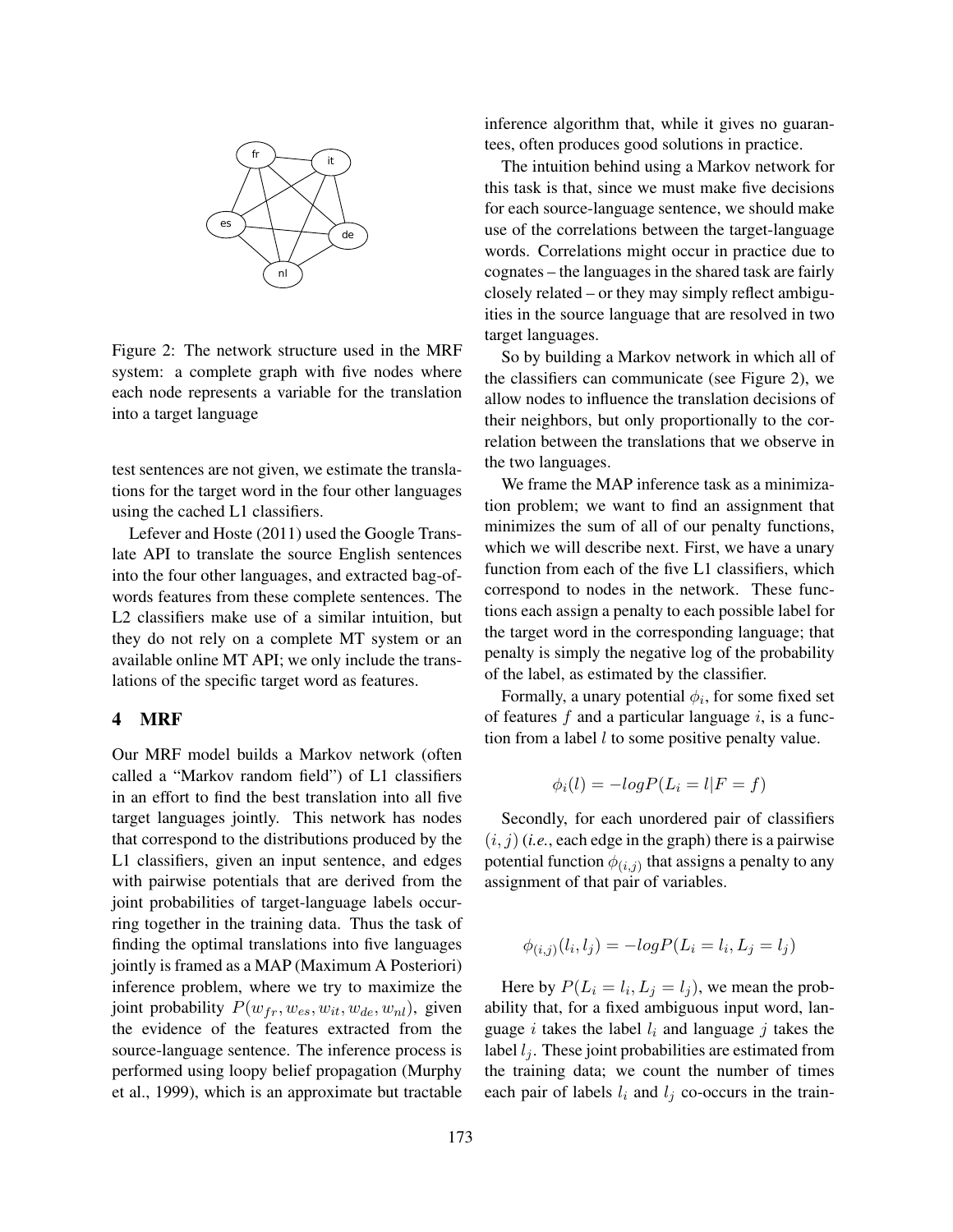ing sentences and divide, with smoothing to avoid zero probabilities and thus infinite penalties.

When it comes time to choose translations, we want to find a complete assignment to the five variables that minimizes the sum of all of the penalties assigned by the  $\phi$  functions. As mentioned earlier, we do this via loopy belief propagation, using the formulation for pairwise Markov networks that passes messages directly between the nodes rather than first constructing a cluster graph (Koller and Friedman, 2009, §11.3.5.1).

As we are trying to compute the minimumpenalty assignment to the five variables, we use the *min-sum* version of loopy belief propagation. The messages are mappings from the possible values that the recipient node could take to penalty values.

At each time step, every node passes to each of its neighbors a message of the following form:

$$
\delta_{i \to j}^t(L_j) = \min_{l_i \in L_i} \left[ \phi_i(l_i) + \phi_{(i,j)}(l_i, l_j) + \sum_{k \in S - \{i,j\}} \delta_{k \to i}^{t-1}(l_i) \right]
$$

By this expression, we mean that the message from node  $i$  to node  $j$  at time  $t$  is a function from possible labels for node  $j$  to scalar penalty values. Each penalty value is determined by minimizing over the possible labels for node  $i$ , such that we find the label  $l_i$  that minimizes sum of the unary cost for that label, the binary cost for  $l_i$  and  $l_j$  taken jointly, and all of the penalties in the messages that node  $i$ received at the previous time step, except for the one from node j.

Intuitively, these messages inform a given neighbor about the estimate, from the perspective of the sending node and what it has heard from its other neighbors, of the minimum penalty that would be incurred if the recipient node were to take a given label. As a concrete example, when the *nl* node sends a message to the *fr* node at time step 10, this message is a table mapping from all possible French translations of the current target word to their associated penalty values. The message depends on three things: the function  $\phi_{nl}$  (itself dependent on the probability distribution output by the L1 classifier), the binary potential function  $\phi_{(nl,fr)}$ , and the messages from *es*, *it* and *de* from time step 9. Note that the binary potential functions are symmetric because they are derived from joint probabilities.

Loopy belief propagation is an approximate inference algorithm, and it is neither guaranteed to find a globally optimal solution, nor even to converge at all, but it does often find good solutions in practice. We run it for twenty iterations, which empirically works well. After the message-passing iterations, each node chooses the value that minimizes the sum of the penalties from messages and from its own unary potential function. To avoid accumulating very large penalties, we normalize the outgoing messages at each time step and give a larger weight to the unary potential functions. These normalization and weighting parameters were set by hand, but seem to work well in practice.

#### 5 Training Data Extraction

For simplicity and comparability with previous work, we worked with the Europarl Intersection corpus provided by the task organizers. Europarl (Koehn, 2005) is a parallel corpus of proceedings of the European Parliament, currently available in 21 European languages, although not every sentence is translated into every language. The Europarl Intersection is the intersection of the sentences from Europarl that are available in English and all five of the target languages for the task.

In order to produce the training data for the classifiers, we first tokenized the text for all six languages with the default NLTK tokenizer and tagged the English text with the Stanford Tagger (Toutanova et al., 2003). We aligned the untagged English with each of the target languages using the Berkeley Aligner (DeNero and Klein, 2007) to get one-tomany alignments from English to target-language words, since the target-language labels may be multi-word phrases. We used nearly the default settings for Berkeley Aligner, except that we ran 20 iterations each of IBM Model 1 and HMM alignment.

We used TreeTagger (Schmid, 1995) to lemmatize the text. At first this caused some confusion in our pipeline, as TreeTagger by default re-tokenizes input text and tries to recognize multi-word expres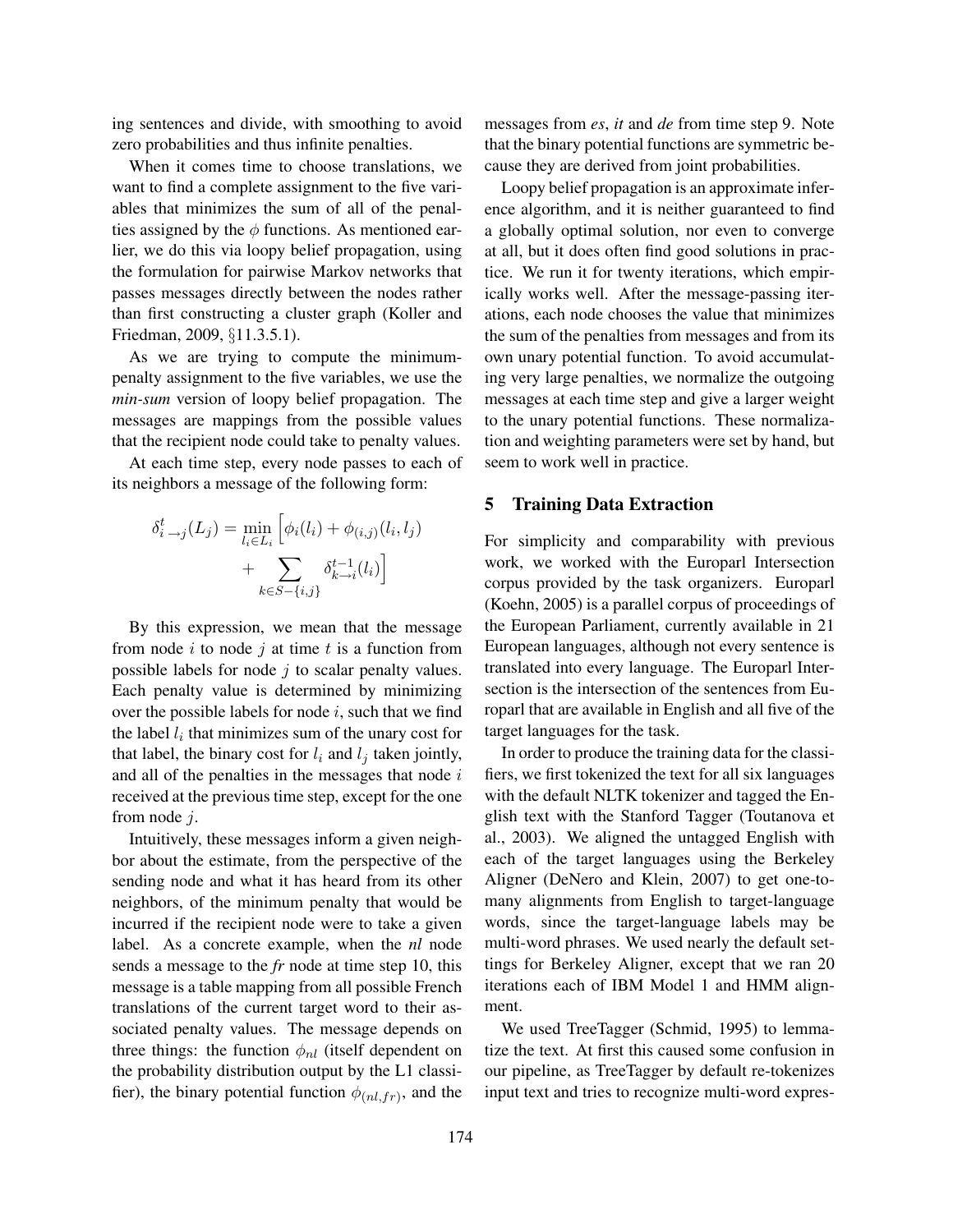sions. Both of these, while sensible behaviors, were unexpected, and resulted in a surprising number of tokens in the TreeTagger output. Once we turned off these behaviors, TreeTagger provided useful lemmas for all of the languages.

Given the tokenized and aligned sentences, with their part-of-speech tags and lemmas, we used a number of heuristics to extract the appropriate target-language labels for each English-language input sentence. For each target word, we extracted a sense inventory  $V_i$  from the gold standard answers from the 2010 iteration of this task (Lefever and Hoste, 2009). Then, for each English sentence that contains one of the target words used as a noun, we examine the alignments to determine whether that word is aligned with a sense present in  $V_i$ , or whether the words aligned to that noun are a subsequence of such a sense. The same check is performed both on the lemmatized and unlemmatized versions of the target-language sentence. If we do find a match, then that sense from the gold standard  $V_i$  is taken to be the label for this sentence. While a gold standard sense inventory will clearly not be present for general translation systems, there will be some vocabulary of possible translations for each word, taken from a bilingual dictionary or the phrase table in a phrase-based SMT system.

If a label from  $V_i$  is not found with the alignments, but some other word or phrase is aligned with the ambiguous noun, then we trust the output of the aligner, and the lemmatized version of this target-language phrase is assigned as the label for this sentence. In this case we used some heuristic functions to remove stray punctuation and attached articles (such as *d'* from French or *nell'* from Italian) that were often left appended to the tokens by the default NLTK English tokenizer.

We dropped all of the training instances with labels that only occurred once, considering them likely alignment errors or other noise.

# 6 Results

There were two settings for the evaluation, *best* and *oof*. In either case, systems may present multiple possible answers for a given translation, although in the *best* setting, the first answer is given more

weight in the evaluation, and the scoring encourages only returning the top answer. In the *oof* setting, systems are asked to return the top-five most likely translations. In both settings, the answers are compared against translations provided by several human annotators for each test sentence, who provided a number of possible target-language translations in lemmatized form, and more points are given for matching the more popular translations given by the annotators. In the "mode" variant of scoring, only the one most common answer for a given test sentence is considered valid. For a complete explanation of the evaluation and its scoring, please see the shared task description (Lefever and Hoste, 2013).

The scores for our systems<sup>3</sup> are reported in Figure 3. In all of the settings, our systems posted some of the top results among entrants in the shared task, achieving the best scores for some evaluations and some languages. For every setting and language, our systems beat the most-frequent sense baseline, and our best results usually came from either the L2 or MRF system, which suggests that there is some benefit in using multilingual information from the parallel corpora, even without translating the whole source sentence.

For the *best* evaluation, considering only the mode gold-standard answers, our L2 system achieved the highest scores in the competition for Spanish and German. For the *oof* evaluation, our MRF system  $-$  with its post-competition bug fix  $$ posted the best results for Spanish, German and Italian in both complete and mode variants. Also, curiously, our L1 system posted the best results in the competition for Dutch in the *oof* variant.

For the *best* evaluation, our results were lower than those posted by ParaSense, and in the standard *best* setting, they were also lower than those from the *c1lN* system (van Gompel and van den Bosch, 2013) and *adapt1* (Carpuat, 2013). This, combined with the relatively small difference between our simplest system and the more sophisticated ones, suggests that there are many improvements that could be made to our system; perhaps

<sup>&</sup>lt;sup>3</sup>The *oof* scores for the MRF system reflect a small bug fix after the competition.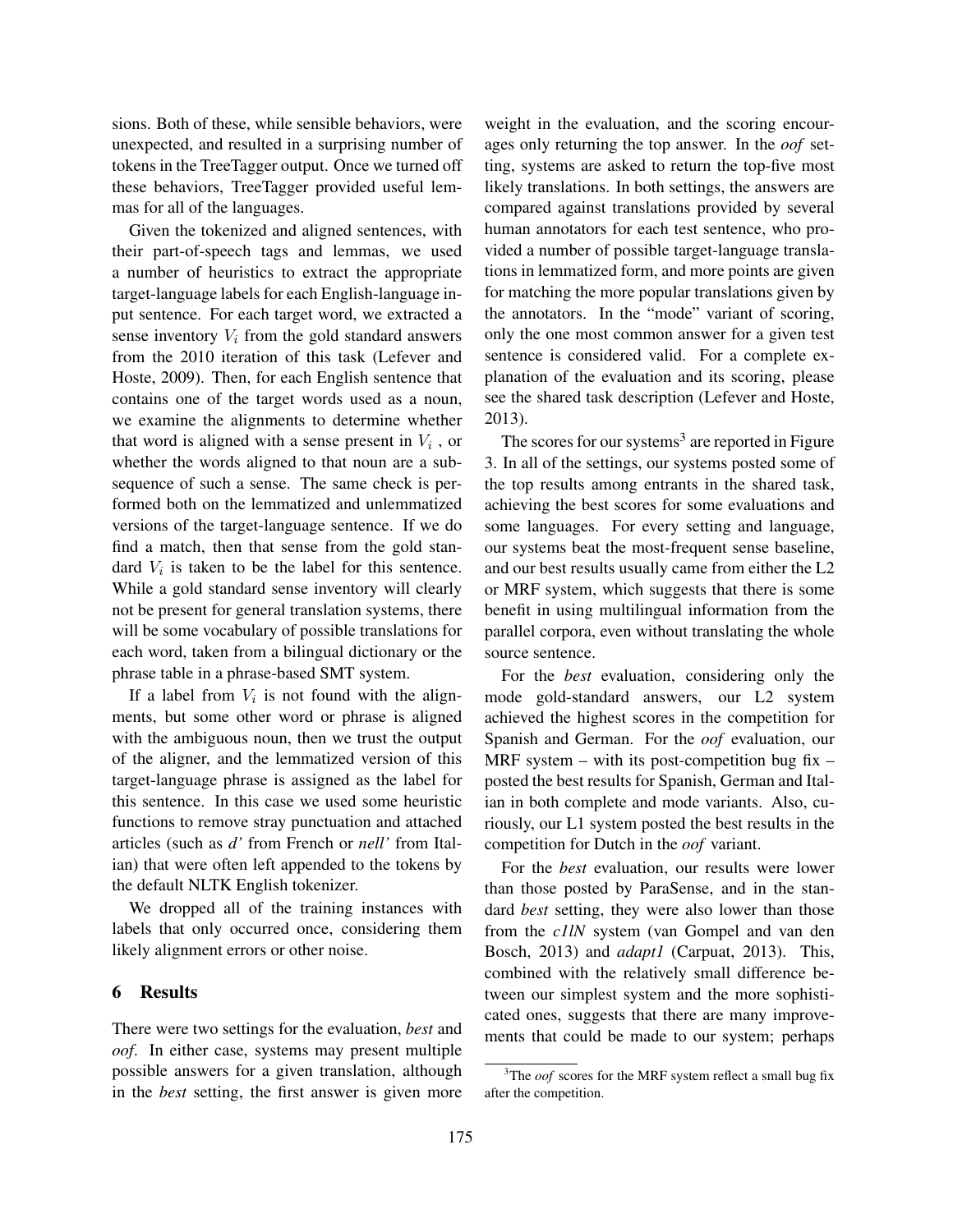| system         | es    | nl    | de    | it    | fr    |
|----------------|-------|-------|-------|-------|-------|
| <b>MFS</b>     | 23.23 | 20.66 | 17.43 | 20.21 | 25.74 |
| best           | 32.16 | 23.61 | 20.82 | 25.66 | 30.11 |
| <b>PS</b>      | 31.72 | 25.29 | 24.54 | 28.15 | 31.21 |
| L1             | 29.01 | 21.53 | 19.5  | 24.52 | 27.01 |
| L <sub>2</sub> | 28.49 | 22.36 | 19.92 | 23.94 | 28.23 |
| <b>MRF</b>     | 29.36 | 21.61 | 19.76 | 24.62 | 27.46 |
|                |       |       |       |       |       |

| system         | es    | nl    | de    | it    | $f_{r}$ |
|----------------|-------|-------|-------|-------|---------|
| <b>MFS</b>     | 27.48 | 24.15 | 15.30 | 19.88 | 20.19   |
| best           | 37.11 | 27.96 | 24.74 | 31.61 | 26.62   |
| <b>PS</b>      | 40.26 | 30.29 | 25.48 | 30.11 | 26.33   |
| L1             | 36.32 | 25.39 | 24.16 | 26.52 | 21.24   |
| L <sub>2</sub> | 37.11 | 25.34 | 24.74 | 26.65 | 21.07   |
| <b>MRF</b>     | 36.57 | 25.72 | 24.01 | 26.26 | 21.24   |

(a) *best* evaluation results: precision

|  | (c) best evaluation results: mode precision |  |  |
|--|---------------------------------------------|--|--|
|  |                                             |  |  |

| system         | es    | nl    | de    | it    | fr    |
|----------------|-------|-------|-------|-------|-------|
| <b>MFS</b>     | 53.07 | 43.59 | 38.86 | 42.63 | 51.36 |
| best           | 62.21 | 47.83 | 44.02 | 53.98 | 59.80 |
| L1             | 61.69 | 46.55 | 43.66 | 53.57 | 57.76 |
| L <sub>2</sub> | 59.51 | 46.36 | 42.32 | 53.05 | 58.20 |
| <b>MRF</b>     | 62.21 | 46.63 | 44.02 | 53.98 | 57.83 |

(b) *oof* evaluation results: precision

| system         | es    | nl    | de    | it    | fr    |
|----------------|-------|-------|-------|-------|-------|
| <b>MFS</b>     | 57.35 | 41.97 | 44.35 | 41.69 | 47.42 |
| best           | 65.10 | 47.34 | 53.75 | 57.50 | 57.57 |
| L1             | 64.65 | 47.34 | 53.50 | 56.61 | 51.96 |
| L <sub>2</sub> | 62.52 | 44.06 | 49.03 | 54.06 | 53.57 |
| <b>MRF</b>     | 65.10 | 47.29 | 53.75 | 57.50 | 52.14 |

| (d) <i>oof</i> evaluation results: mode precision |  |  |
|---------------------------------------------------|--|--|
|                                                   |  |  |

Figure 3: Task results for our systems. Scores in bold are the best result for that language and evaluation out of our systems, and those in *bold italics* are the best posted in the competition. For comparison, we also give scores for the most-frequent-sense baseline ("MFS"), ParaSense ("PS"), the system developed by Lefever and Hoste, and the best posted score for competing systems this year ("best").

we could integrate ideas from the other entries in the shared task this year.

# 7 Conclusions and future work

Our systems had a strong showing in the competition, always beating the MFS baseline, achieving the top score for three of the five languages in the *oof* evaluation, and for two languages in the *best* evaluation when considering the mode goldstandard answers. The systems that took into account evidence from multiple sources had better performance than the one using monolingual features: our top result in every language came from either the L2 or the MRF classifier for both evaluations. This suggests that it is possible to make use of the evidence in several parallel corpora in a CL-WSD task without translating every word in a source sentence into many target languages.

We expect that the L2 classifier could be improved by adding features derived from more classifiers and making use of information from many disparate sources. We would like to try adding classifiers trained on the other Europarl languages, as well as completely different corpora. The L2 classifier approach only requires that the first-layer classifiers make *some* prediction based on text in the source language. They need not be trained from the same source text, depend on the same features, or even output words as labels. In future work we will explore all of these variations. One could, for example, train a monolingual WSD system on a sensetagged corpus and use this as an additional information source for an L2 classifier.

There remain a number of avenues that we would like to explore for the MRF system; thus far, we have used the joint probability of two labels to set the binary potentials. We would like to investigate other functions, especially ones that do not incur large penalties for rare labels, as the joint probability of two labels that often co-occur but are both rare will be low. Also, in the current system, the relative weights of the binary potentials and the unary potentials were set by hand, with a very small amount of empirical tuning. We could, in the future, tune the